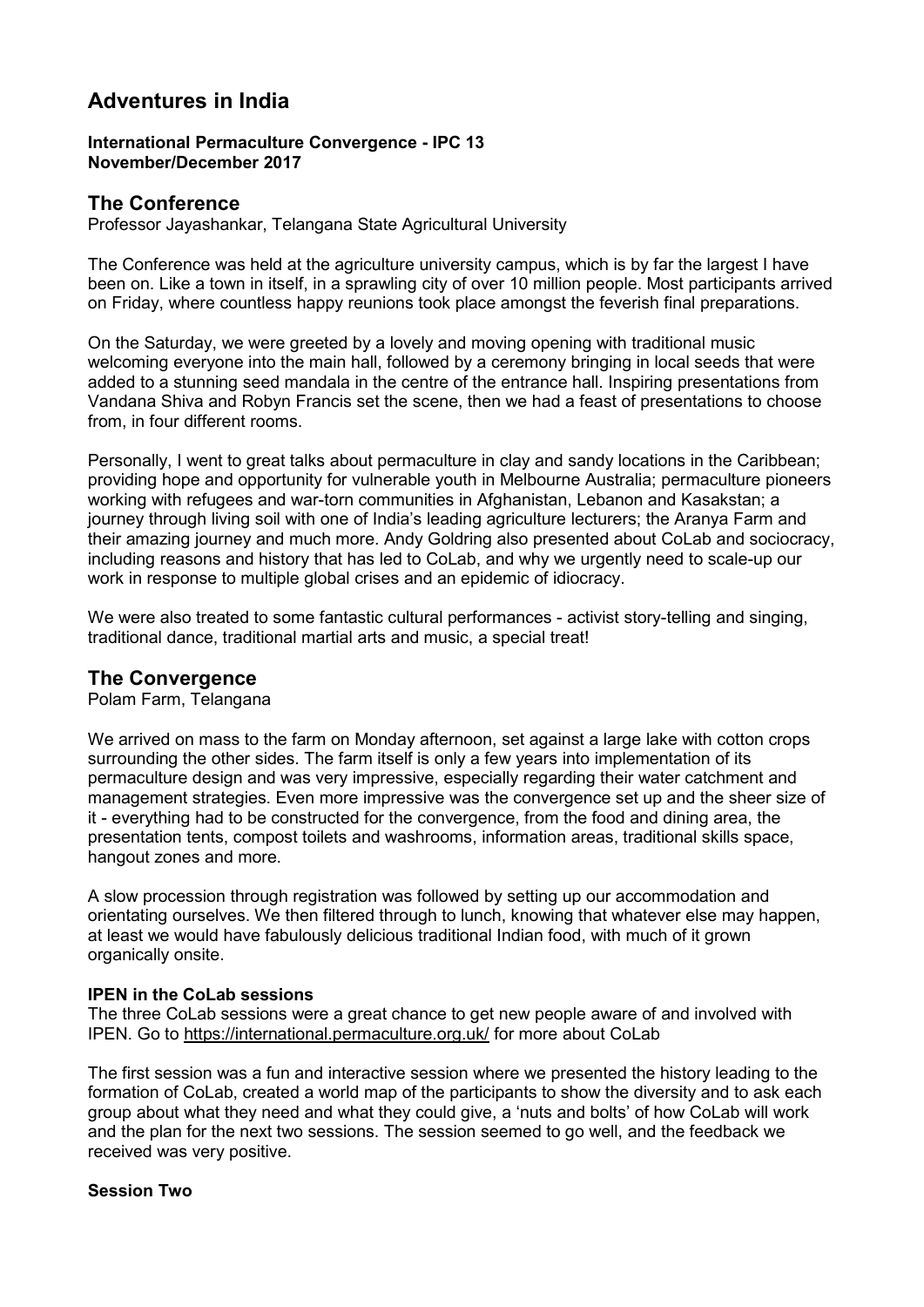After the 'warm up' Jennifer lead the grouping process, which involved participants creating different groups they would like to see happen, then the rest of the participants joining with the groups that resonated most for them.

These were the groups that were active:

- IPEN (International Permaculture Education Network)
- PIRN (Permaculture International Research Network)
- Food Forest International Research Network
- Climate action
- International Development (including Disaster Risk Reduction and Prevention)
- Lab Techs
- Media
- Decolonising Permaculture
- Creating permaculture economy
- Earth building and art (Initially separate groups that joined together)
- Refugees and Permaculture

The top four groups have actually carried on from IPC 12 London Next Big Step process.

Each group responded to these questions:

- What is going well?
- What are the gaps?
- What is the vision?

The IPEN group had 12 very active and enthusiastic participants. Rather than just tell everyone about IPEN's history and planned activities, I handed out our info sheet so that people could have a brief look, then we split into 2 groups and all had a chance to answer and discuss the questions.

It was fantastic to see the array of answers and opinions from people of many different nationalities and perspectives. We have documented all the responses for future input and as most of the ideas reflected the IPEN survey results it gives further validation to our chosen working groups.

## Third Session

During the third session, a group that had been organically forming at the IPC outside of the CoLab sessions - Children and Youth - joined as part of the IPEN group. Now Children and Youth are a separate group that is continuing to develop. We also had more new faces for IPEN - people who couldn't make the first two or who had heard about what we were doing.

This time with the groups focused on what we would need from CoLab, what they could offer and what are the steps forward from here. However, since we had many new people we spent half the session going through introductions and getting initial input. This was still valuable and along with the responses to the set questions we gathered more valuable information.

In both sessions we also collected contact details from people who wanted to stay connected.

Within the CoLab framework we had good discussions with a number of other groups that we are/will be collaborating with - Children and Youth, International Development, Climate Action and PIRN.

## IPEN session

The IPEN session was a great opportunity to explain about IPEN in more depth and to share the results of the survey that we had conducted during 2017.